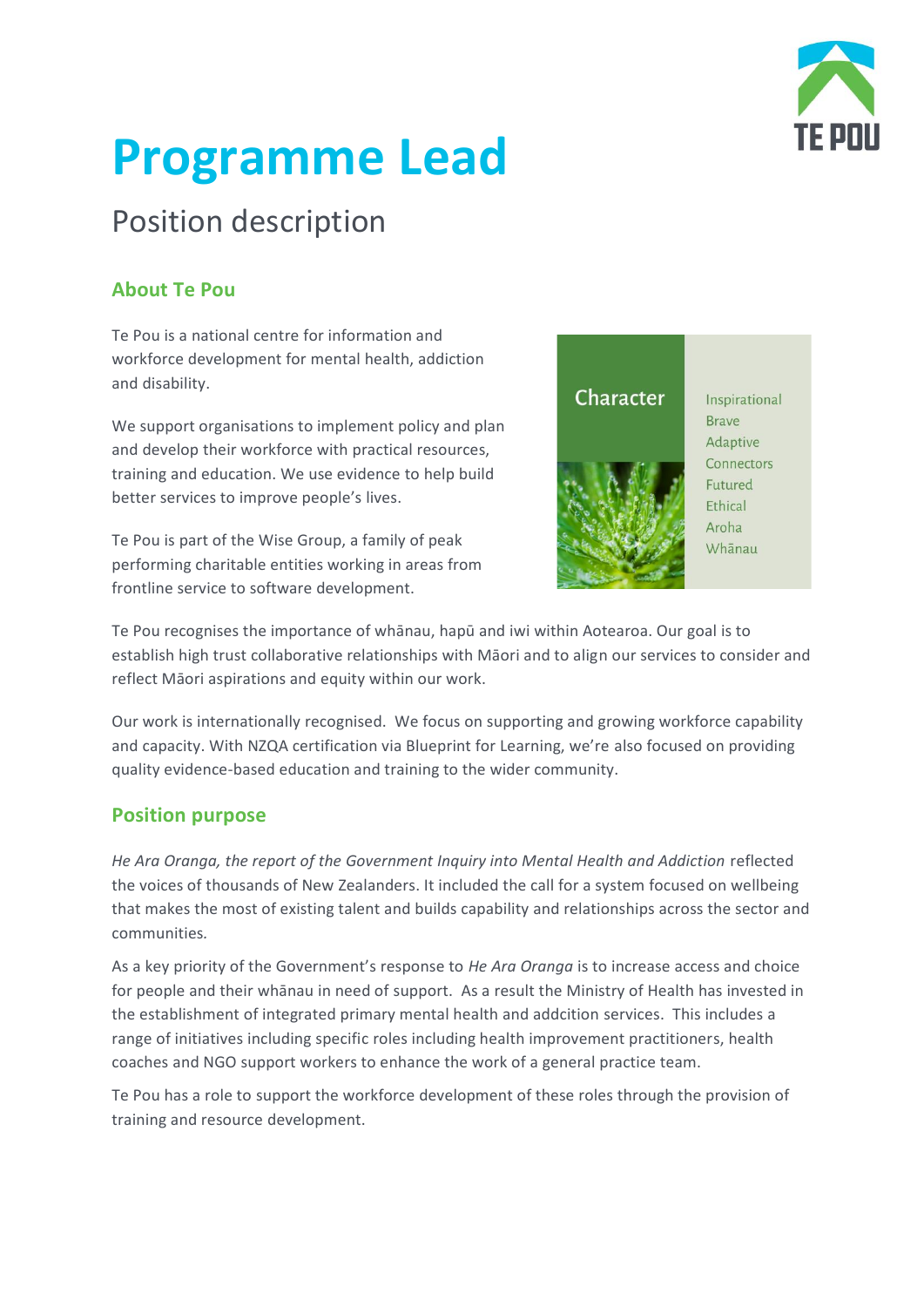## **Position focus**

As programme lead your role will primarily focus on providing programme and project management for the integrated primary mental health and addiction programme. This includes the coordination and delivery of the health improvement practitioners (HIP) training, health coach training and developing workforce development for the workforce to work in an integrated approach in primary health settings. There may be other projects where your role will provide project management and support.

#### **Programme management**

- Provide project management for the integrated primary mental health and addiction programme
- Work in partnership with the programme team, including the training lead and programme coordinator to ensure a team approach to the scheduling and delivery of the HIP and health coach training as well as ongoing quality improvement activities
- Utilise the Te Pou Ngā Pou Tāhuhu framework to plan and deliver programme and project work
- Ensure the programme collects the required data and information for quality improvement, reporting and evaluation
- Work with Te Pou and Blueprint for Learning staff to ensure the programme supports an evidence-based approach to workforce development and use of adult learning principles
- Work with contracted providers to ensure deliverables are met and reflect the needs of the programme.

#### **Development of resources**

- Ensure that training and resources available to both organisations and the workforce are developed in a way which are relevant, evidence based, people centred and appropriate for the audience which builds their values, attitudes knowledge and skills
- Ensure there is a process of continuous quality improvement that ensures training and resources are up to date and reflect the needs of the programme.
- Ensure resources reflect Māori models of health and will contribute to promoting practice that is culturally responsive in a primary care setting.
- Utilise innovative design in creating resources that will be relevant and easy to use for people working in primary care and for working in integrated primary health settings
- Ensure that resources and materials are communicated in a way that is easy and quick for people to understand the relevance.

#### **Working collaboratively**

- Work collaboratively with the training lead and programme coordinator to deliver the integrated primary mental health and addiction programme of work
- Work collaboratively to support and manage key stakeholder relationships across primary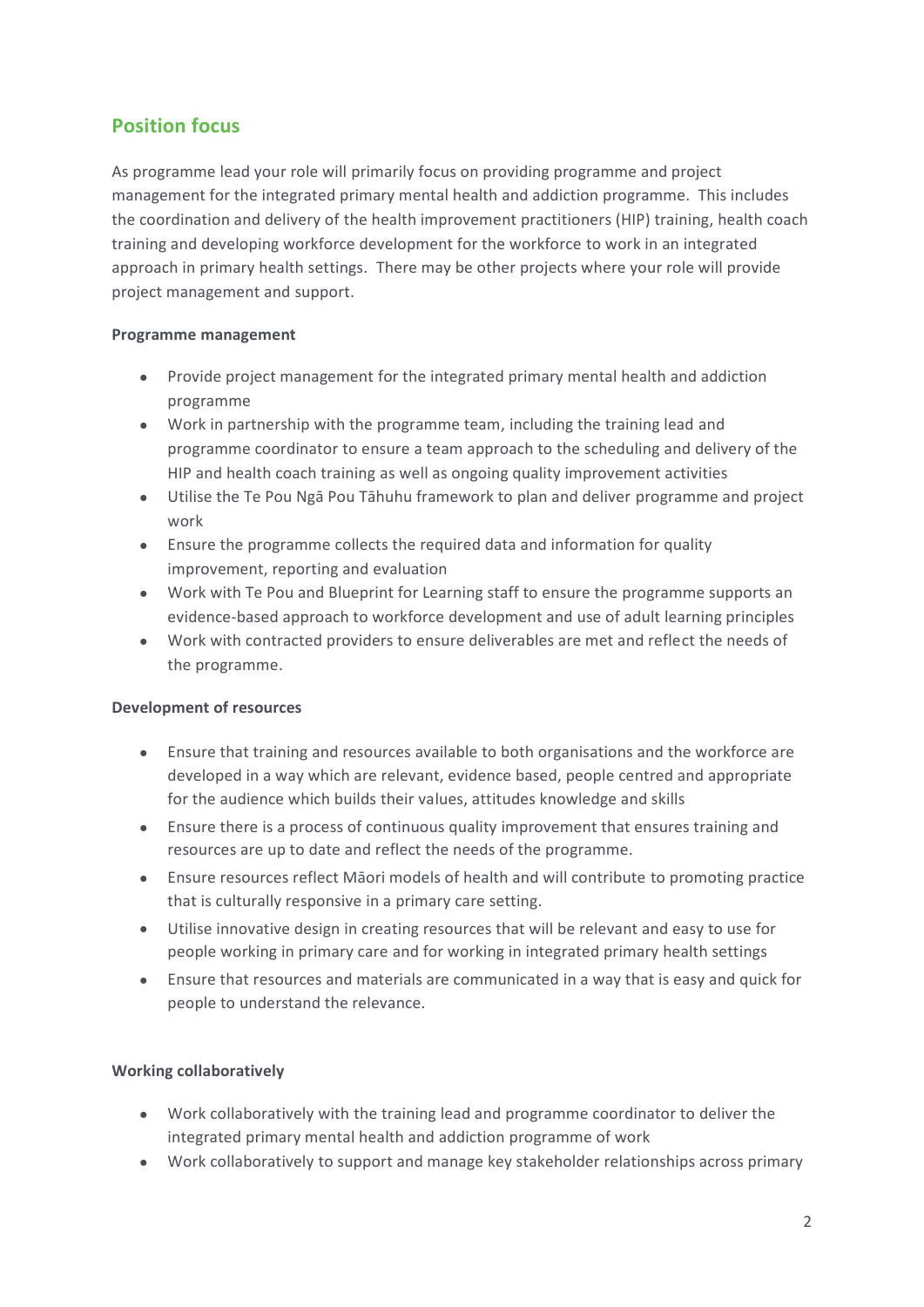care, mental health, addiction and relevant health providers to promote building the knowledge, skills, values and attitudes to respond to people with mental health and addiction needs

- Work in partnership with people who are in need of mental health and addiction support or services so that our work is centered on responding to these needs
- Utilises tikanga Māori to effectively engage and maintain relationships with stakeholders when appropriate
- Works directly with organisations to help facilitate the utilisation of our training and resources.
- Works with their colleagues in the other teams in Te Pou and Blueprint for Learning so that:
	- o Data, information,research, evaluation and best practice informs all initiatives
	- o Training is designed and delivered on adult learning principles
	- o Resources, tools, learning and development are co-produced with lived experience expertise and support practice and system change
	- o Initiatives reflect diversity and build culturally responsive practice
	- o *Let's get real* is utilised to inform all training and workforce development initiatives.

#### **Develop and maintain relationships with key stakeholders**

- Engage with relevant primary health organisations, primary care practices, DHB and NGOs to ensure the successful and timely delivery of training
- Work in partnership with people who are in need of mental health and addiction support or services so that our work is centred on responding to these needs
- Support key stakeholder relationships across primary care, mental health, addiction and relevant health providers to promote building the knowledge, skills, values and attitudes to respond to people with mental health and addiction needs
- Use tikanga Māori to effectively engage and maintain relationships with stakeholders when appropriate
- Works with organisations to help facilitate the utilisation of our training and resources
- Keep up to date with the current issues, challenges and solutions required for meeting the needs of people and whānau with mental health and addiction needs, particularly for HIPs and other roles working in an integrated primary care approach

#### **Risk management and quality assurance**

- Ensure that reports, publications and resources are of high quality and accessible for the intended audience
- Identify relevant risks and create appropriate risk mitigation strategies to manage delivery risk to acceptable levels
- Use research and evaluation data to inform quality improvement initiatives for the training programmes.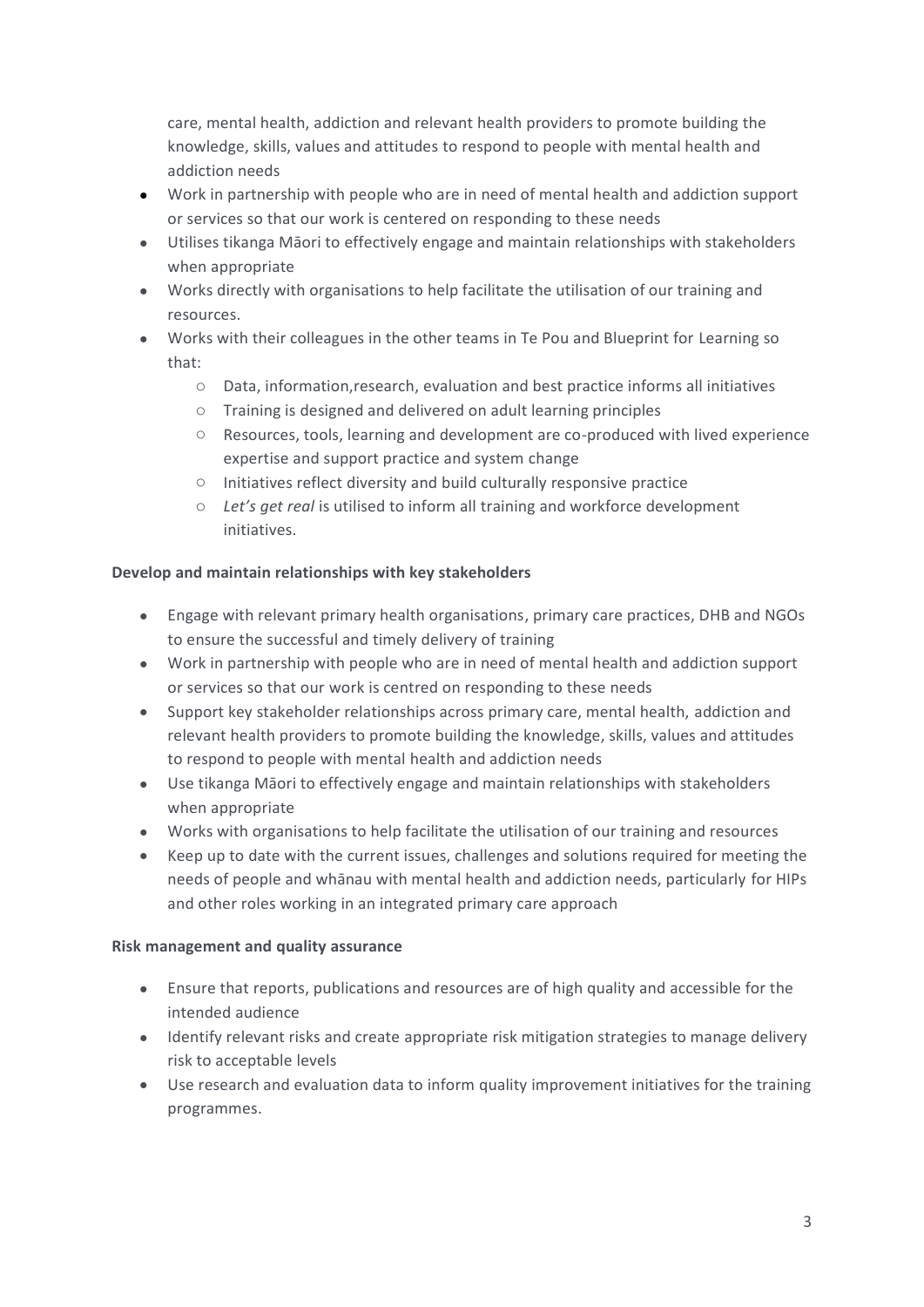#### **Reporting**

- Contribute to required reporting as necessary
- Ensure the Selma student management system is current and maintained to inform training and programme management
- Ensure reporting is of excellent quality, accurate and timely
- Share feedback and information with team and national HIP trainers as appropriate.

#### **Attributes**

**Inspirational:** Inspiring others to be their best

**Brave:** The courage to meet challenges in pursuit of a better world

**Adaptive:** Ability to change to suit different conditions

**Connectors:** Connecting people and ideas for creative outcomes

**Futured:** Foresightful, forward looking and prescient

**Ethical:** Ethics before ego

**Aroha:** Love, caring, compassion and empathy for others

**Whānau**: Nurturing a family-like culture



#### **Requirements**

#### **Essential to the role**

- Experience in programme or project management skills in the health sector, preferably mental health, addiction or primary care
- Experience in managing and implementing programmes or projects with proven time management and prioritisation skills
- Excellent communication skills, both verbal and written
- Ability to review research, data, evaluation and evidence to inform quality improvement and programme development
- Proven experience working collaboratively to facilitate learning to equip people with the knowledge and skills relevant to their role
- Knowledge of, and demonstrable commitment to, the principles of the Te Tiriti o Waitangi
- Strong familiarity with tikanga Māori
- Understanding of cultural diversity principles and commitment to achieving equity